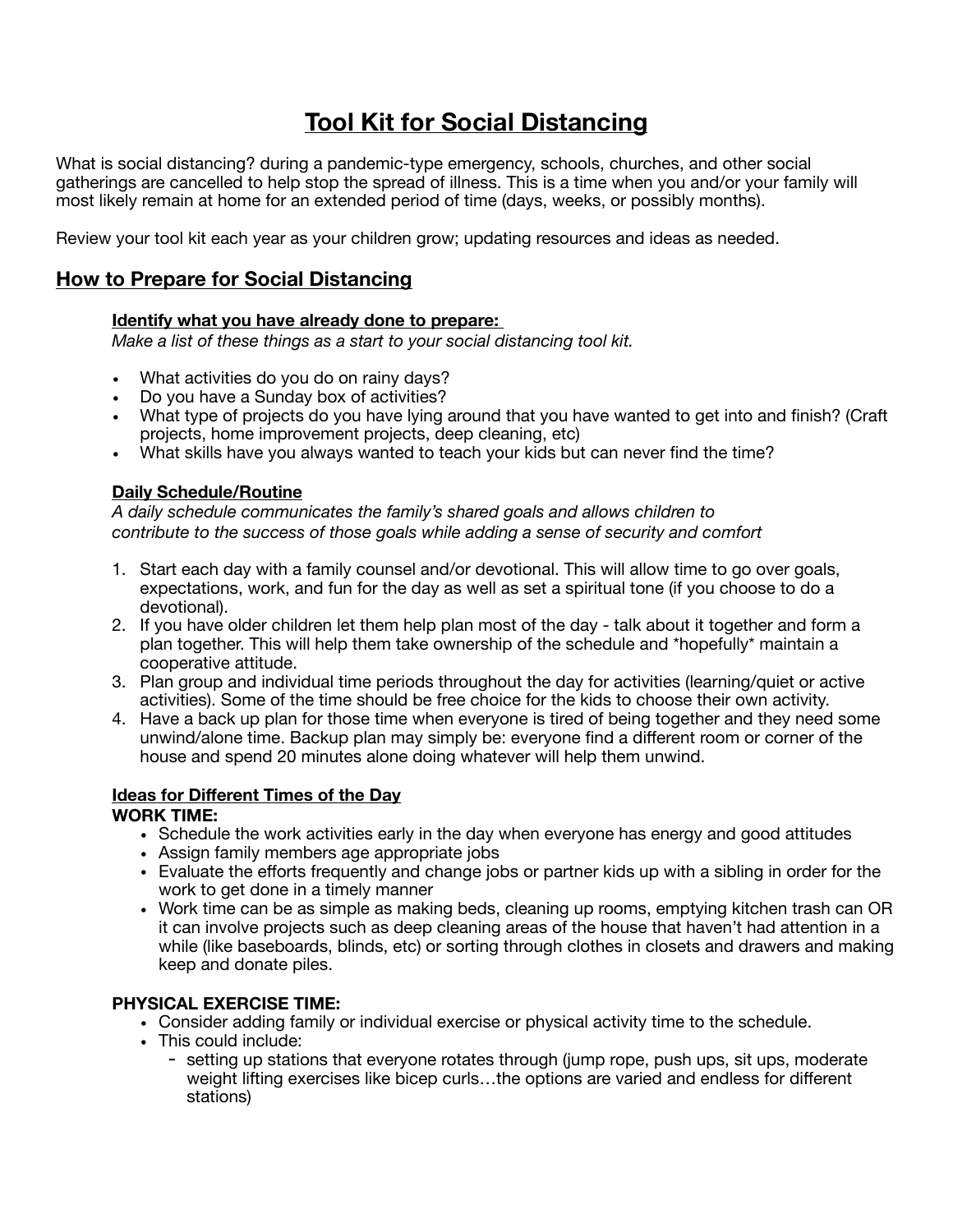- family or sibling basketball game or game of HORSE or PIG or lightning (dependent on whether or not there is a basketball hoop available)
- making a simple obstacle course in the yard or in a room in the house
- running "laps" around the house if the area/home permits or doing a running lap followed by a walking lap followed by skipping lap, etc.
- yard work

#### **EDUCATION TIME:**

- If a school closure is announced and your kids use physical textbooks (vs online textbooks), have them clear out their lockers and bring those home
- Check online/google classroom if your school district has that in place and set aside time each day for school work
- Have kids continue practicing musical instruments if they play any or normally have lessons (could even have them give mini family recitals to give them something to work toward)
- Use the downtime to begin or continue journaling. If you currently don't have journals, get spiral notebooks or just stapled paper and have journaling time each day - could also give the kids (and adults) a writing "assignment" each day, like poetry, fun fictional story, writing down a family story, etc.
- If the lock down in your area is for a longer period of time, you could set a theme each week and have the kids do a variety of projects related to the theme and present them to the whole family (if supplies are an issue, using google docs or google slides is easy and fun)
- Use the time to learn a new educational skill:
	- photo editing program (Photoshop or there are several free ones available online)
	- typing [\(typing.com](http://typing.com) or other online resources)
	- putting together presentations on Keynote or Power Point or Google Slides on fun topics they like
	- sewing or crocheting or other crafting skill (lots of YouTube how-to videos online)
	- memorizing (print out poems, religious scriptures or documents, or historical essays like the Gettysburg Address for them to choose and memorize)

#### **ENTERTAINMENT/FUN/ACTIVITY TIME:**

\*You can keep this area of time as unstructured or structured as you like (same goes for all the other areas, too, actually!) 

- Read as individuals, read out loud as a family or as an older child to younger siblings, etc.
- Board games and card games consider taking an inventory of games you have and possibly adding to them (via online orders or trips to the store if that is appropriate in your area during this time); watch videos or read a book on how to play chess or other strategy games
- Puzzles
- Drawing have a tub of washable crayons or markers for younger kids with coloring books (or printing off coloring pages online), for older kids, pencils and paper (online drawing tutorials like ArtHub are super fun)
- Crafts play dough, perler beads, stringing beads, lacing cards (for younger kids), latch hook kits, etc.
- Teach your kids hobbies you enjoy like gardening, sewing, crocheting or knitting, cooking, scrapbooking, jewelry making, wood working, etc.
- Screen time as appropriate for kids' ages and interests
- Older kids can plan and act out fictional "movies" record them on a phone or tablet, edit them on built-in editing apps on most electronic devices, and show them to the family
- Learn origami or learn magic tricks with a deck of cards
- Choreograph a dance to a favorite song (with other siblings or alone)
- Compile a boredom busters list (see attached) unique to your family and what you have available